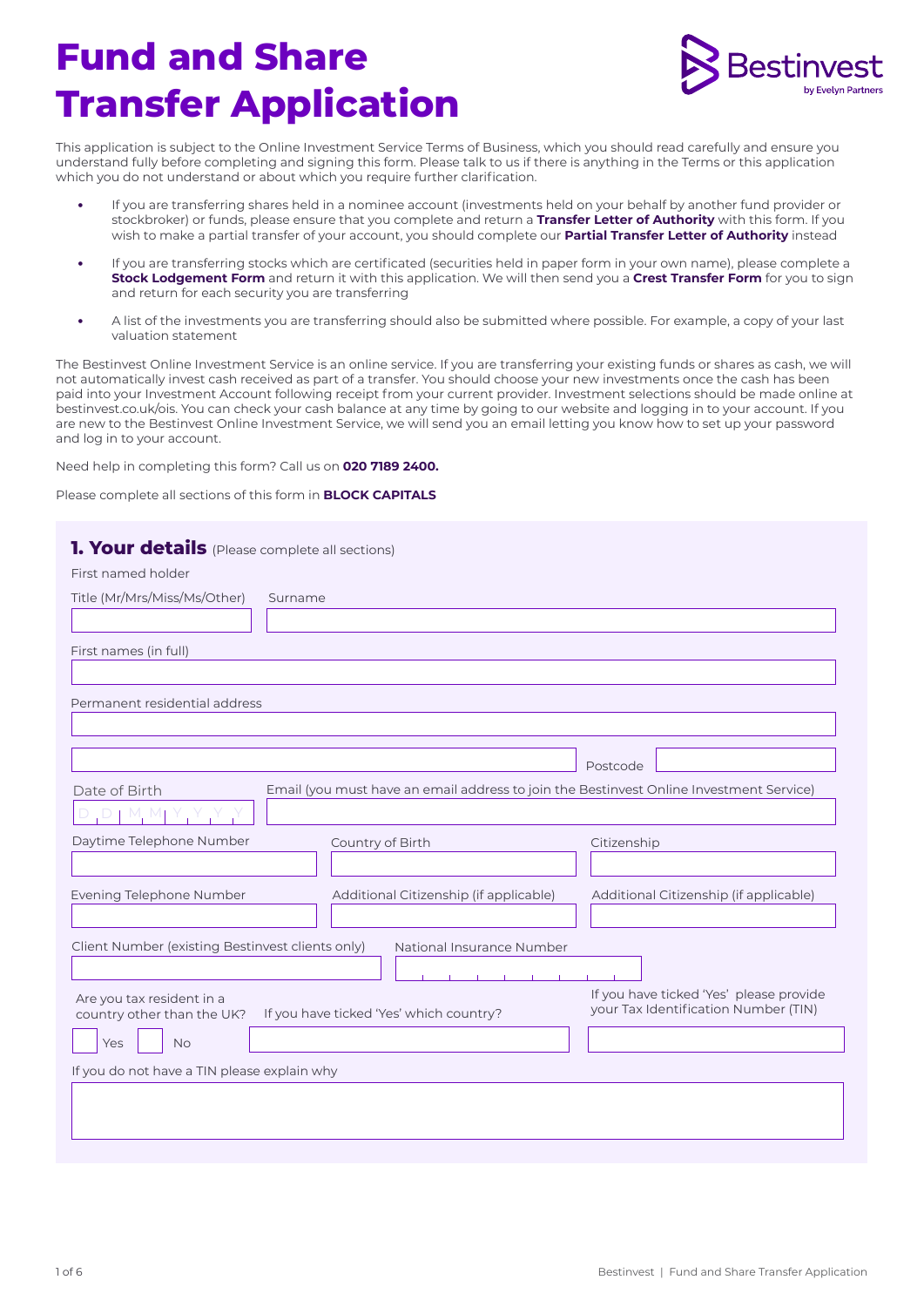

# **2. Joint holders**

### **Please complete the personal details for each and every joint holder**

Second named holder

| Title (Mr/Mrs/Miss/Ms/Other) Surname                                                            |                                                                                         |                                         |
|-------------------------------------------------------------------------------------------------|-----------------------------------------------------------------------------------------|-----------------------------------------|
|                                                                                                 |                                                                                         |                                         |
| First names (in full)                                                                           |                                                                                         |                                         |
|                                                                                                 |                                                                                         |                                         |
| Permanent residential address                                                                   |                                                                                         |                                         |
|                                                                                                 |                                                                                         |                                         |
|                                                                                                 |                                                                                         |                                         |
|                                                                                                 | Email (you must have an email address to join the Bestinvest Online Investment Service) | Postcode                                |
| Date of Birth<br>$D$   M, MJ Y , Y , Y                                                          |                                                                                         |                                         |
|                                                                                                 |                                                                                         |                                         |
| Daytime Telephone Number                                                                        | Country of Birth                                                                        | Citizenship                             |
|                                                                                                 |                                                                                         |                                         |
| Evening Telephone Number                                                                        | Additional Citizenship (if applicable)                                                  | Additional Citizenship (if applicable)  |
|                                                                                                 |                                                                                         |                                         |
| Client Number (existing Bestinvest clients only)                                                | National Insurance Number                                                               |                                         |
|                                                                                                 |                                                                                         | If you have ticked 'Yes' please provide |
| Are you tax resident in a<br>country other than the UK? If you have ticked 'Yes' which country? |                                                                                         | your Tax Identification Number (TIN)    |
| Yes<br><b>No</b>                                                                                |                                                                                         |                                         |
| If you do not have a TIN please explain why                                                     |                                                                                         |                                         |
|                                                                                                 |                                                                                         |                                         |
|                                                                                                 |                                                                                         |                                         |
|                                                                                                 |                                                                                         |                                         |
|                                                                                                 |                                                                                         |                                         |
| Third named holder                                                                              |                                                                                         |                                         |
| Title (Mr/Mrs/Miss/Ms/Other)<br>Surname                                                         |                                                                                         |                                         |
|                                                                                                 |                                                                                         |                                         |
| First Names (in full)                                                                           |                                                                                         |                                         |
|                                                                                                 |                                                                                         |                                         |
| Permanent Residential Address                                                                   |                                                                                         |                                         |
|                                                                                                 |                                                                                         |                                         |
|                                                                                                 |                                                                                         | Postcode                                |
| Date of Birth                                                                                   | Email (you must have an email address to join the Bestinvest Online Investment Service) |                                         |
| $D_1 M_2 M$                                                                                     |                                                                                         |                                         |
| Daytime Telephone Number                                                                        |                                                                                         |                                         |
|                                                                                                 | Country of Birth                                                                        | Citizenship                             |
|                                                                                                 |                                                                                         |                                         |
| Evening Telephone Number                                                                        | Additional Citizenship (if applicable)                                                  | Additional Citizenship (if applicable)  |
|                                                                                                 |                                                                                         |                                         |
| Client Number (existing Bestinvest clients only)                                                | National Insurance Number                                                               |                                         |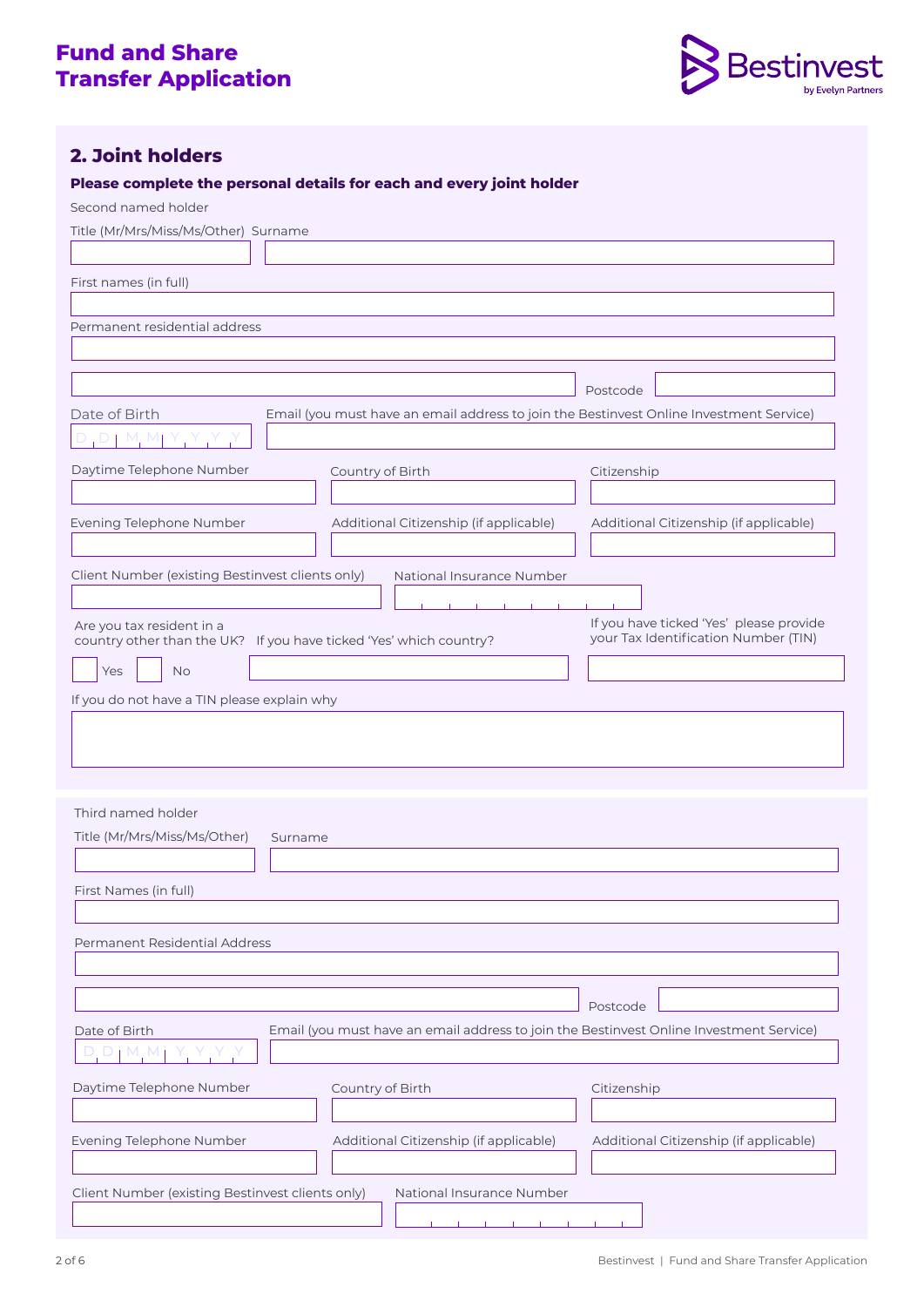# **Fund and Share Transfer Application**



| Third named holder (continued)                                                                  |                                                                                 |
|-------------------------------------------------------------------------------------------------|---------------------------------------------------------------------------------|
| Are you tax resident in a<br>country other than the UK? If you have ticked 'Yes' which country? | If you have ticked 'Yes' please provide<br>your Tax Identification Number (TIN) |
| Yes<br><b>No</b>                                                                                |                                                                                 |
| If you do not have a TIN please explain why                                                     |                                                                                 |
|                                                                                                 |                                                                                 |
|                                                                                                 |                                                                                 |
|                                                                                                 |                                                                                 |

**3. Designation** (Only complete this section if you wish to specify a designation for your account)

You can designate using numbers and letters only.

### **4.Your investment**

I would like to fund my account using debit card or invest by monthly savings, which I will set up myself online once this form has been processed.

- Please do not attempt to process any payments until your activation email has been received. If you require any further assistance in relation to payments please do not hesitate to contact a member of the New Business Team on 020 7189 2400

**5. Your documentation** Only complete this section if you are new to the Bestinvest Online Investment Service

As a Bestinvest client you have a choice about how you receive your contract notes and statements. Please indicate your choice by ticking one of the following options.

Online only (free of charge)

Online and by post (a charge of £37.50 plus VAT per quarter will be made, which covers all  $\Box$  Bestinvest Online Investment Service accounts you may have)

### **6. Your income**

If you are transferring income units please select one of the following two options. If you do not indicate which option you wish to use then we will select the 'Cash on account' option as default.

| Reinvest | Any Inco<br>please r (please) |
|----------|-------------------------------|
| nr       |                               |
|          | $\Delta$ muinne               |

ome will be used to purchase further units in this fund (please note that this option is not available for all funds)

| Thease rible that this option is not available for all fund |  |  |  |  |
|-------------------------------------------------------------|--|--|--|--|
|                                                             |  |  |  |  |

Cash on account Any income will be held as cash in the relevant account

# **7. Bank details**

| Name(s) of account holder(s)         |                        |
|--------------------------------------|------------------------|
|                                      |                        |
| Bank/building society account number | Branch sort code<br>__ |
| Address                              |                        |
|                                      | Postcode               |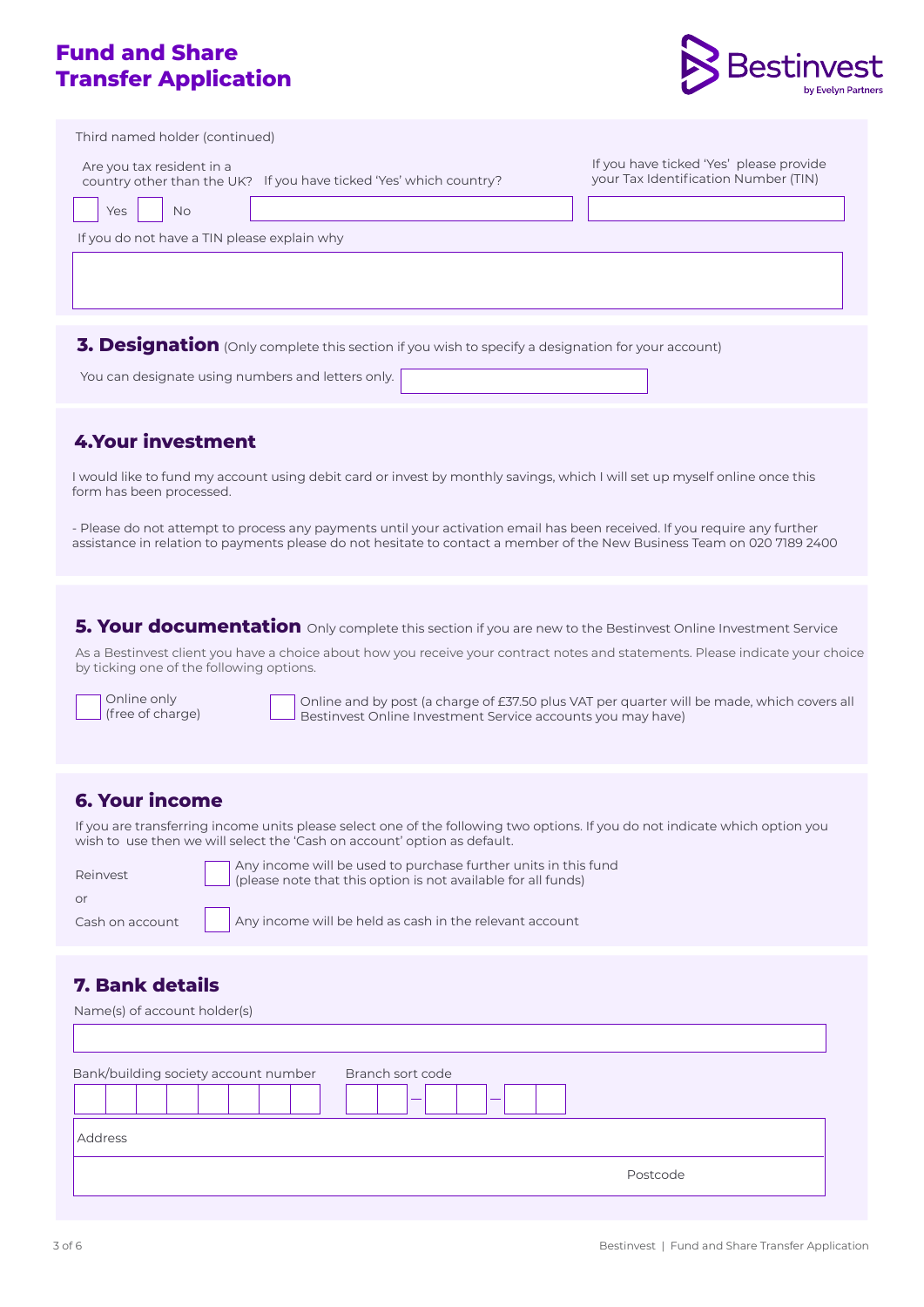

## **8. Declaration & signature**

#### **I/we declare that:**

I/we con •firm that I/we have received the Bestinvest Online Investment Service Terms of Business; I/we also confirm that I/ we have been given the opportunity to read the Terms and the Key Facts, and that I/we have had any questions arising answered satisfactorily. I/we declare that this form has been completed to the best of my/our knowledge

- **•** The information given in this application is, to the best of my/our knowledge, correct and I/we will inform Evelyn Partners Investment Management Services Limited ("Bestinvest") immediately of any changes to these details
- **•** I confirm that I/we have declared all my/our citizenships and/or tax residence(s) to Bestinvest on this application form. I/we understand this is required for Bestinvest to comply with UK and international tax legislation
- **•** I/we con firm that I/we have received the Bestinvest Online Investment Service Terms of Business; I/we also confirm that I/we have been given the opportunity to read the Terms and the Key Facts, and that I/we have had any questions arising answered satisfactorily. I/we declare that this form has been completed to the best of my/our knowledge
- **•** The information given in this application is, to the best of my/our knowledge, correct and I/we will inform Evelyn Partners Investment Management Services Limited ("Bestinvest") immediately of any changes to these details
- **•** I confirm that I/we have declared all my/our citizenships to Bestinvest on this application form. I/we understand this is required for Bestinvest to comply with UK and international tax legislation

#### **I/we understand that:**

- **•** A Bestinvest Investment Account will be opened in my/our name as a result of this application
- **•** Any fees or charges arising in connection with my/our Investment Account will be deducted from this account
- **•** I am/we are required to complete and maintain a Direct Debit Mandate which will be used to (i) verify my/our bank details and (ii) will be used if I/we choose to make monthly savings to my/our Online Investment Service accounts
- **•** Any fund rebates will be paid into my/our Investment Account
- **•** The information I/we provide on this application form will be processed in accordance with Bestinvest's data protection statement contained in the Bestinvest Online Investment Service Terms of Business
- **•** In order to comply with Money Laundering Regulations, Bestinvest will use the information I/we have provided to check my/our identity and may undertake a search with a credit reference agency (who will record that an enquiry has been made) for the purposes of verifying my/our identity. I/we also understand that the credit reference agency may check the details I/we have supplied and that Bestinvest may request additional evidence of identity from me/ us before my/our application is processed
- **•** In order to comply with relevant tax regulations, where required, Bestinvest will share information about my/our financial account (s) with the relevant tax authorities. It is my/our responsibility to be aware of any tax requirements in my/our country of permanent or tax residence and in the country in which I/we intend to open a financial account and to take any independent tax or legal advice where required.
- **•** Instructions may be delayed or rejected if this application form is not fully completed

#### **By signing below I agree to the above declaration**

| Name (First Named Holder)  |                              |   |                                       |  |  |
|----------------------------|------------------------------|---|---------------------------------------|--|--|
| $\boldsymbol{\mathsf{x}}$  | <b>PLEASE SIGN HERE</b><br>X |   | Date<br>D, D, M, M, Y, Y, Y, Y        |  |  |
| Name (Second Named Holder) |                              |   |                                       |  |  |
| PLEASE SIGN HERE<br>X<br>X |                              |   | Date<br>D, D, M, M, Y, Y, Y, Y        |  |  |
| Name (Third Named Holder)  |                              |   |                                       |  |  |
| X                          | PLEASE SIGN HERE             | X | Date<br>$D, D$   M, M   Y, Y, Y, Y, Y |  |  |

Once completed, please return this form to: **Online Investment Service, Bestinvest, Royal Liver Building, Pier Head, Liverpool L3 1NY** 

Bestinvest is a trading name of Evelyn Partners Investment Management Services Limited, which is authorised and regulated by the Financial Conduct Authority. Registered in England at 45 Gresham Street, London EC2V 7BG. No. 02830297.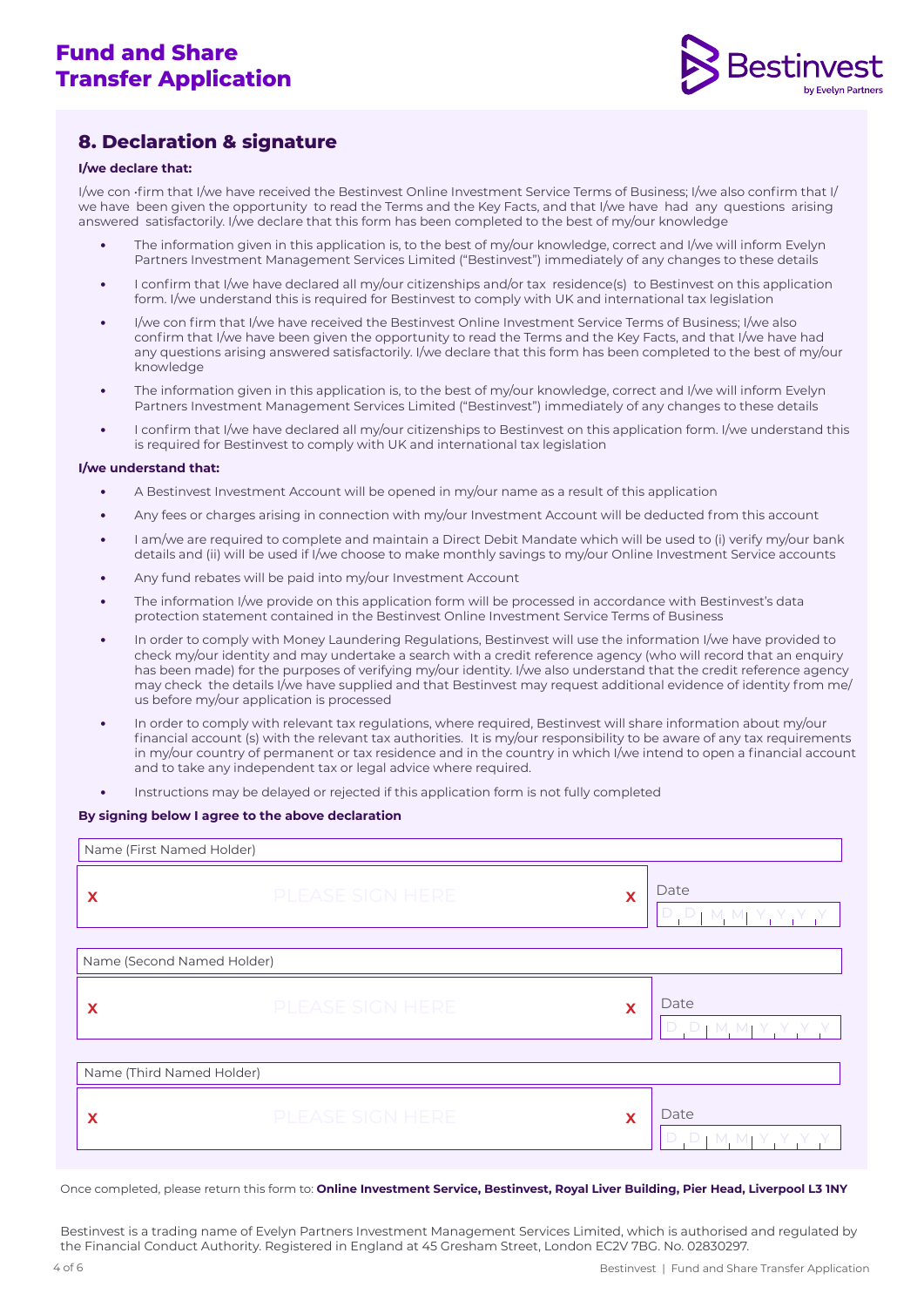# **SOURCE OF WEALTH**



We are required to collect certain information from you in order to determine your source of wealth when applying for an account with Bestinvest.

Please complete all sections of this form. If you require help please call us on 020 7189 2400.

### **1. Current employment status**

| Employed - Full time | Employed - Part time | Self employed |
|----------------------|----------------------|---------------|
| Retired              | Student              | Unemployed    |
| Homemaker            | Other:               |               |

# **2. In which industry do/did you work?**

Select one option. If you work/worked in more than one industry, please select the primary source of your income.

| Chemicals<br>Automotive<br>Charity                                  |  |
|---------------------------------------------------------------------|--|
| Construction<br>Engineering<br>Education                            |  |
| <b>Financial Services</b><br>Government/Public Services<br>Gambling |  |
| Healthcare<br>Hospitality/Leisure<br>Legal                          |  |
| Mining<br>Manufacturing<br>Media                                    |  |
| Oil/Gas<br>Power / Utilities<br>Pharmaceuticals                     |  |
| <b>Real Estate</b><br>Religion<br>Retai                             |  |
| Technology<br>Transport/Logistics<br>Telecommunications             |  |
| Other:                                                              |  |